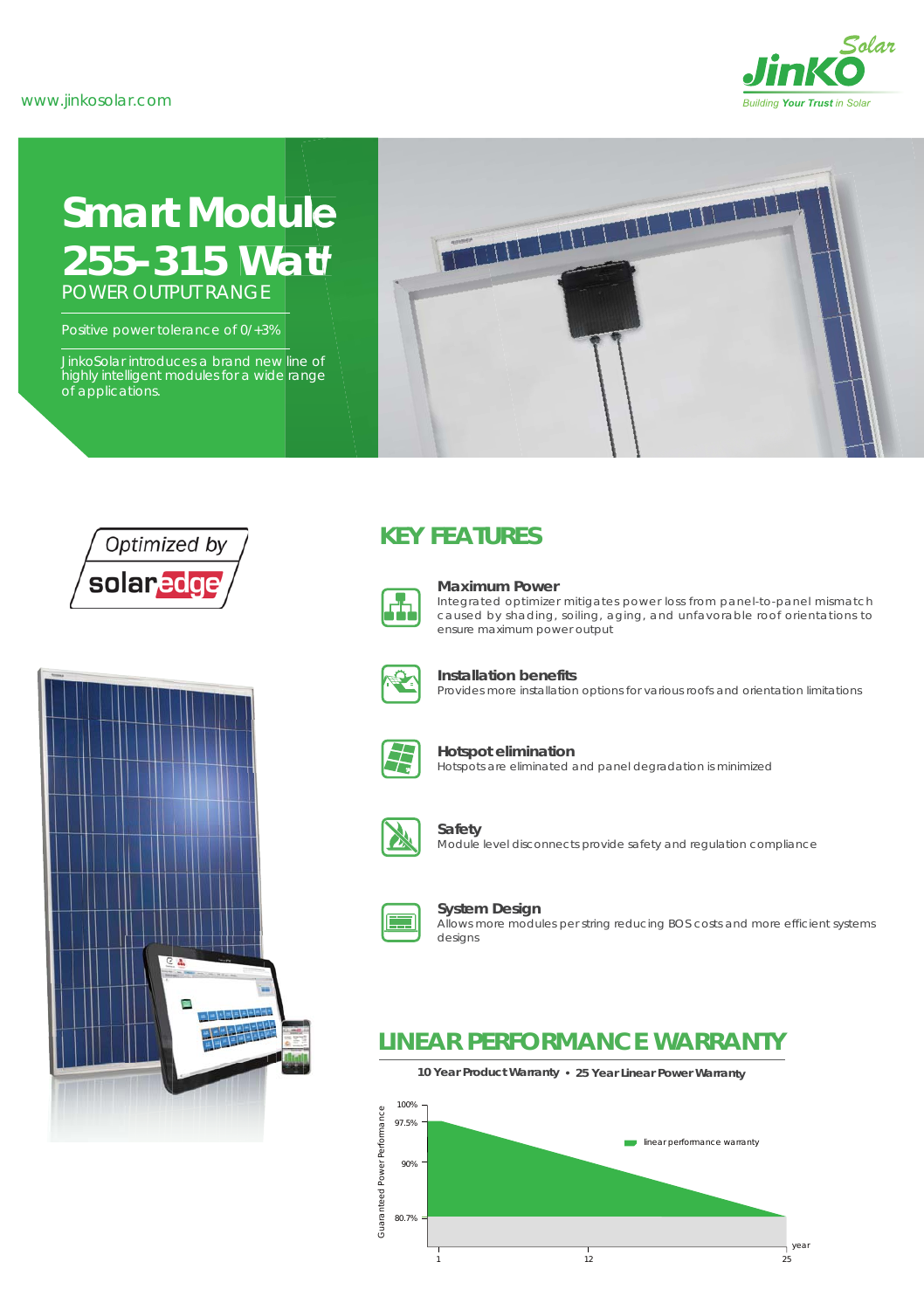## **Smart Module**

Next generation of photovoltaic modules that will revolutionize the solar industry and accelerate the pace toward grid parity.

### **SYSTEM OVERVIEW**

- Module level optimization
- Module level monitoring
- Fixed voltage flexible design
- Enhanced safety solution



## **Unique Safety Features**

- ̶ SafeDC™ allows automatic module DC shutdown when the inverter is not operating
- Module and inverter thermal shutdown capability
- ̶ Electrical arc prevention through SafeDC™

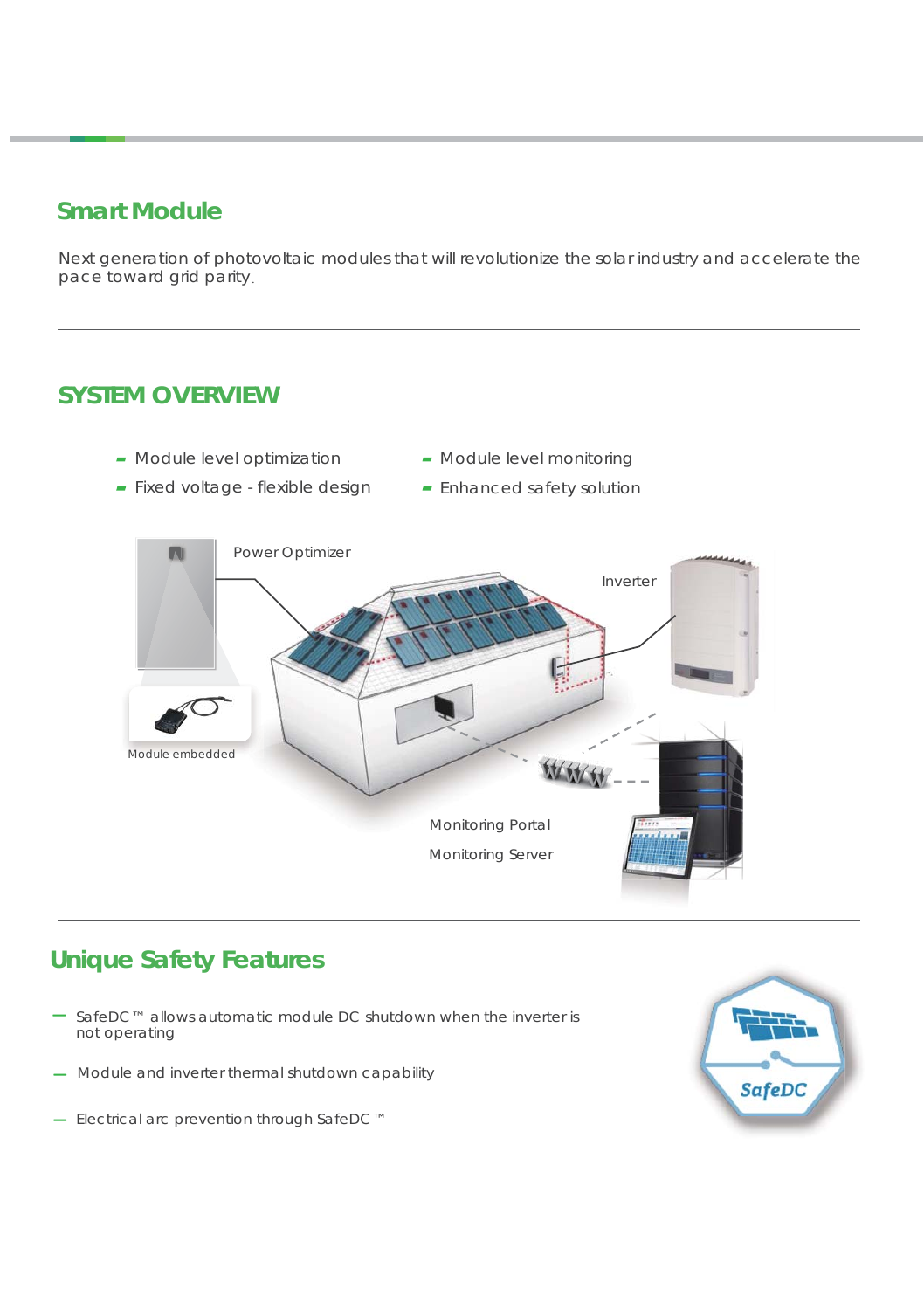## **PRODUCTS**

Additional products and services available from SolarEdge:

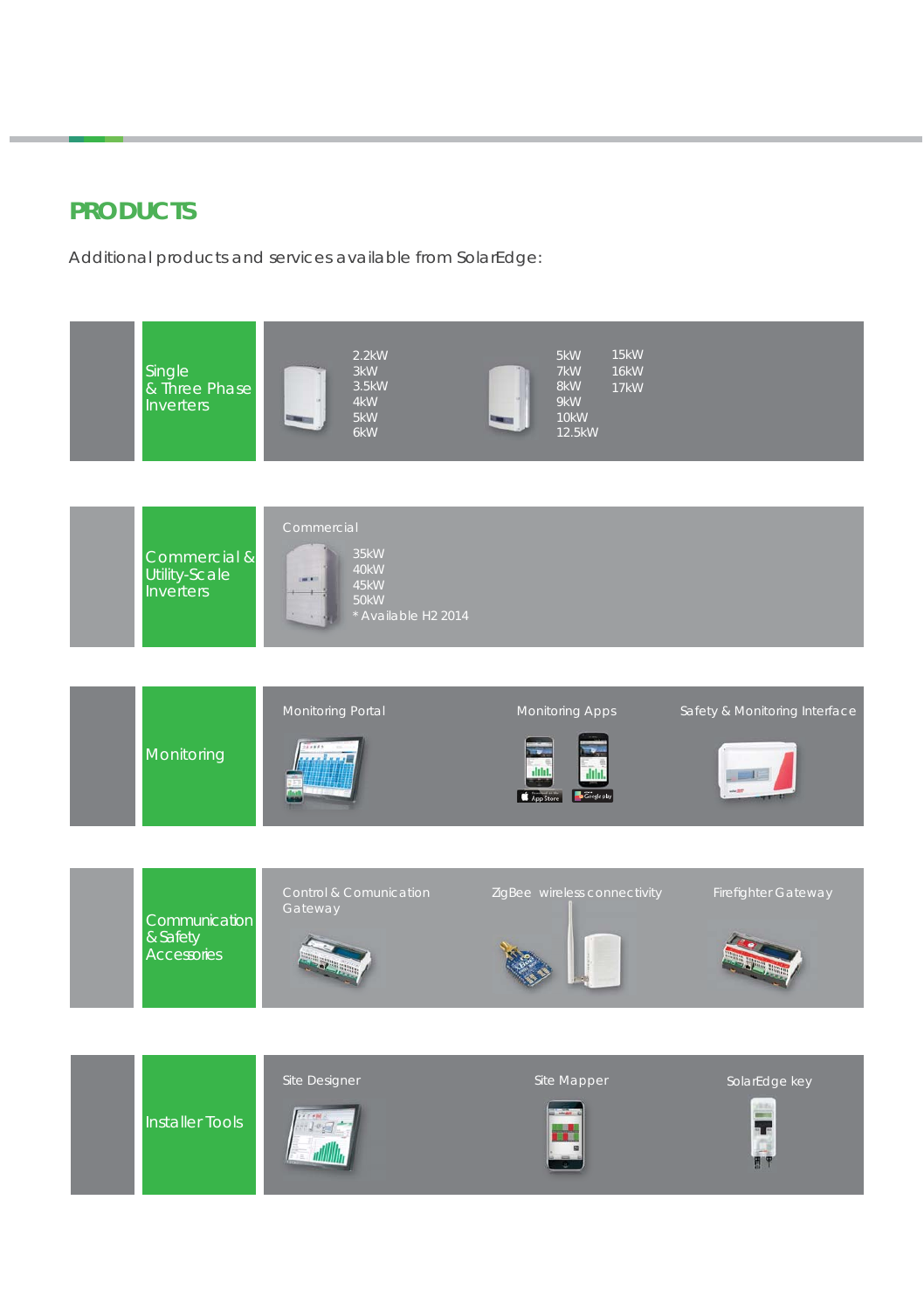### **Engineering Drawings**





4.5



Front



35

### **Packaging Configuration**

(Two boxes=One pallet)

23pcs/box, 46pcs/pallet, 644 pcs/40'HQ Container

### **Electrical Performance & Temperature Dependence**



| <b>Mechanical Characteristics</b> |                                                     |  |  |  |  |  |  |
|-----------------------------------|-----------------------------------------------------|--|--|--|--|--|--|
| Cell Type                         | Poly-crystalline 156×156mm (6 inch)                 |  |  |  |  |  |  |
| No.of cells                       | $60(6\times10)$                                     |  |  |  |  |  |  |
| <b>Dimensions</b>                 | 1650×992×45mm (65.00×39.05×1.77 inch)               |  |  |  |  |  |  |
| Weight                            | 19.7 kg (43.4 lbs)                                  |  |  |  |  |  |  |
| <b>Front Glass</b>                | 3.2mm, High Transmission, Low Iron, Tempered Glass  |  |  |  |  |  |  |
| Frame                             | Anodized Aluminium Alloy                            |  |  |  |  |  |  |
| Junction Box                      | IP67 Rated (SolarEdge OPJ300-LV)                    |  |  |  |  |  |  |
| <b>Output Cables</b>              | TÜV $1 \times 6.0$ mm <sup>2</sup> , Length: 1000mm |  |  |  |  |  |  |

### **SPECIFICATIONS**

| Module Type                               | JKMS255P                           |                      |            | JKMS260P    |            | JKMS265P    |            | JKMS270P    |  |
|-------------------------------------------|------------------------------------|----------------------|------------|-------------|------------|-------------|------------|-------------|--|
|                                           | <b>STC</b>                         | <b>NOCT</b>          | <b>STC</b> | <b>NOCT</b> | <b>STC</b> | <b>NOCT</b> | <b>STC</b> | <b>NOCT</b> |  |
| Maximum Power (Pmax)                      | 255Wp                              | 190Wp                | 260Wp      | 194Wp       | 265Wp      | 198Wp       | 270Wp      | 202Wp       |  |
| Maximum Power Voltage (Vmp)               | 30.8V                              | 28.1V                | 31.1V      | 28.3V       | 31.4V      | 28.7V       | 31.7V      | 29.0V       |  |
| Maximum Power Current (Imp)               | 8.28A                              | 6.75A                | 8.37A      | 6.84A       | 8.44A      | 6.91A       | 8.52A      | 6.97A       |  |
| Open-circuit Voltage (Voc)                | 38.0V                              | 35.0V                | 38.1V      | 35.1V       | 38.6V      | 35.3V       | 38.8V      | 35.6V       |  |
| Short-circuit Current (Isc)               | 8.92A                              | 7.22A                | 8.98A      | 7.26A       | 9.03A      | 7.31A       | 9.09A      | 7.35A       |  |
| Module Efficiency STC (%)                 | 15.58%                             |                      |            | 15.89%      |            | 16.19%      |            | 16.50%      |  |
| Operating Temperature(°C)                 | $-40^{\circ}$ C ~ +85 $^{\circ}$ C |                      |            |             |            |             |            |             |  |
| Maximum system voltage                    | 1000VDC (IEC)                      |                      |            |             |            |             |            |             |  |
| Maximum series fuse rating<br>15A         |                                    |                      |            |             |            |             |            |             |  |
| Power tolerance                           | $0 - +3%$                          |                      |            |             |            |             |            |             |  |
| Safe DC™ output Voltage                   | 1V                                 |                      |            |             |            |             |            |             |  |
| Temperature coefficients of Pmax          | $-0.40\%$ $^{\circ}$ C             |                      |            |             |            |             |            |             |  |
| Temperature coefficients of Voc           | $-0.30\%/^{\circ}C$                |                      |            |             |            |             |            |             |  |
| Temperature coefficients of Isc           | $0.06\%/°C$                        |                      |            |             |            |             |            |             |  |
| Nominal operating cell temperature (NOCT) |                                    | $45 \pm 2^{\circ}$ C |            |             |            |             |            |             |  |
|                                           |                                    |                      |            |             |            |             |            |             |  |

 $STC: M^2$  Irradiance 1000W/m<sup>2</sup> AM=1.5

NOCT:  $\sum$  Irradiance 800W/m<sup>2</sup> Ambient Temperature 20°C AM=1.5



Wind Speed 1m/s

\* Power measurement tolerance: ±3%